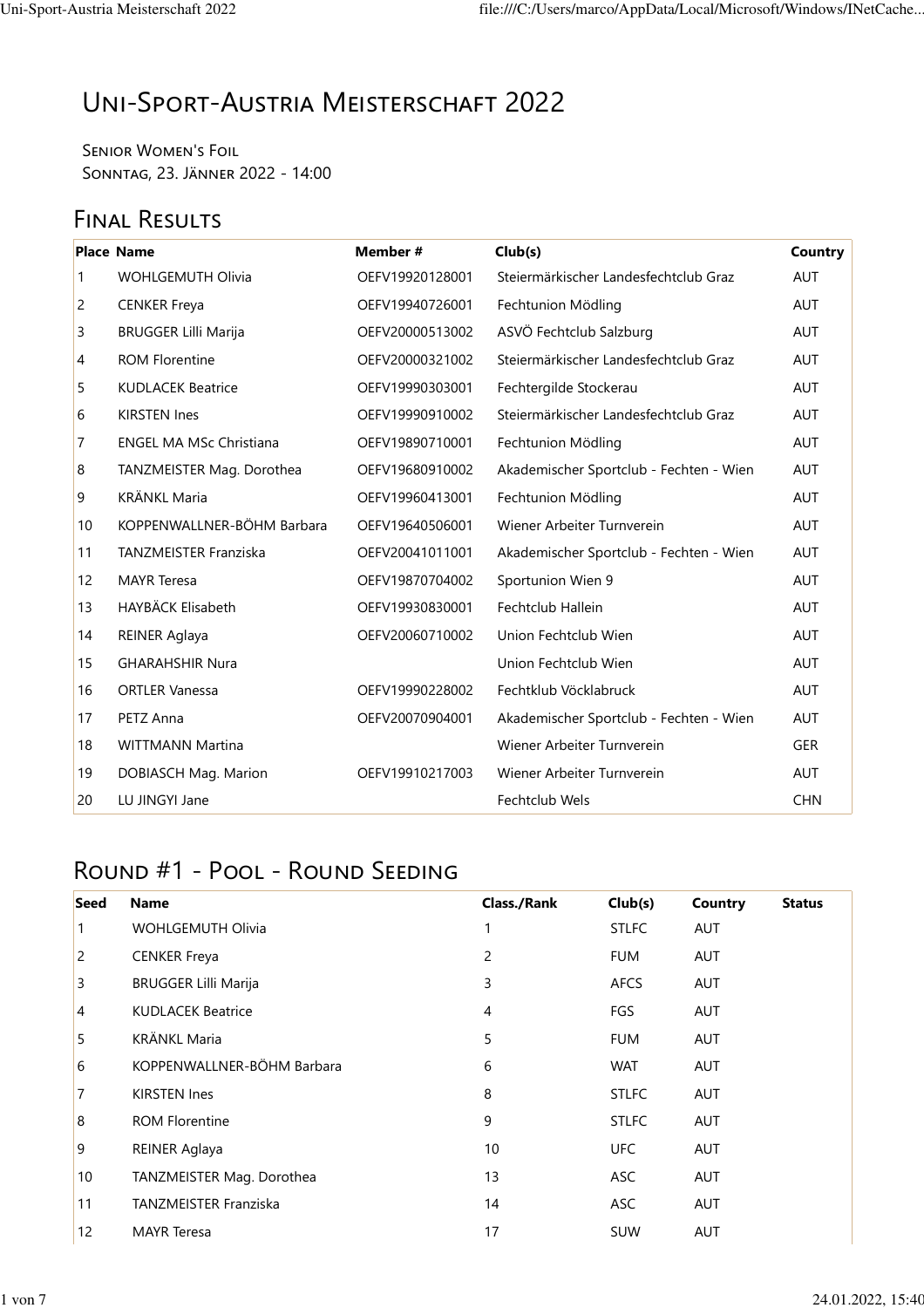| 13 | <b>ENGEL MA MSc Christiana</b> | 22 | <b>FUM</b>   | <b>AUT</b> |
|----|--------------------------------|----|--------------|------------|
| 14 | <b>ORTLER Vanessa</b>          | 23 | <b>FKVOE</b> | <b>AUT</b> |
| 15 | <b>DOBIASCH Mag. Marion</b>    | 26 | <b>WAT</b>   | <b>AUT</b> |
| 16 | <b>WITTMANN Martina</b>        |    | <b>WAT</b>   | <b>GER</b> |
| 17 | PETZ Anna                      |    | ASC          | <b>AUT</b> |
| 18 | <b>GHARAHSHIR Nura</b>         |    | <b>UFC</b>   | <b>AUT</b> |
| 19 | LU JINGYI Jane                 |    | <b>FCW</b>   | <b>CHN</b> |
| 20 | HAYBÄCK Elisabeth              |    | <b>FCH</b>   | <b>AUT</b> |

### Round #1 - Pool - Scores

| POOL $#1$                                      |                |                |                |                |                |                |             |      |                |             |       |
|------------------------------------------------|----------------|----------------|----------------|----------------|----------------|----------------|-------------|------|----------------|-------------|-------|
|                                                | #              | 1              | 2              | 3              | 4              | 5              | v           | V/M  | TS             | <b>TR</b>   | Ind   |
| <b>REINER Aglaya</b><br>UFC / AUT              |                |                | D <sub>0</sub> | V <sub>5</sub> | V <sub>5</sub> | D <sub>3</sub> | 2           | 0,50 | 13             | 14          | $-1$  |
| <b>WOHLGEMUTH Olivia</b><br><b>STLFC / AUT</b> | 2              | V <sub>5</sub> |                | V <sub>5</sub> | V5             | V <sub>5</sub> | 4           | 1,00 | 20             | $\mathbf 0$ | $+20$ |
| <b>WITTMANN Martina</b><br>WAT / GER           | 3              | D <sub>0</sub> | D <sub>0</sub> |                | D <sub>1</sub> | D <sub>1</sub> | $\mathbf 0$ | 0,00 | $\overline{2}$ | 20          | $-18$ |
| <b>HAYBÄCK Elisabeth</b><br><b>FCH / AUT</b>   | 4              | D4             | D <sub>0</sub> | V <sub>5</sub> |                | D <sub>3</sub> | 1           | 0,25 | 12             | 16          | -4    |
| TANZMEISTER Mag. Dorothea<br>ASC / AUT         | 5 <sup>1</sup> | V <sub>5</sub> | D <sub>0</sub> | V <sub>5</sub> | V <sub>5</sub> |                | 3           | 0,75 | 15             | 12          | $+3$  |

#### **REFEREE(S):**

MACKO Michaela Henryka

**CZE** 

### POOL #2

|                                            | #              |                | $\overline{2}$ | 3              | 4              | 5              | V              | V/M  | ΤS | TR | Ind   |
|--------------------------------------------|----------------|----------------|----------------|----------------|----------------|----------------|----------------|------|----|----|-------|
| <b>TANZMEISTER Franziska</b><br>ASC / AUT  |                |                | D <sub>1</sub> | V5             | D <sub>2</sub> | D4             | 1              | 0,25 | 12 | 17 | -5    |
| <b>GHARAHSHIR Nura</b><br><b>UFC / AUT</b> | $\mathbf{2}$   | V <sub>5</sub> |                | V <sub>5</sub> | D <sub>1</sub> | D <sub>1</sub> | $\overline{2}$ | 0,50 | 12 | 13 | $-1$  |
| <b>DOBIASCH Mag. Marion</b><br>WAT / AUT   | 3              | D <sub>2</sub> | D <sub>2</sub> |                | D <sub>0</sub> | D <sub>1</sub> | 0              | 0,00 | 5  | 20 | $-15$ |
| <b>CENKER</b> Freya<br><b>FUM / AUT</b>    | $\vert$        | V <sub>5</sub> | V5             | V <sub>5</sub> |                | V <sub>5</sub> | 4              | 1,00 | 20 | 4  | $+16$ |
| <b>KIRSTEN Ines</b><br><b>STLFC / AUT</b>  | 5 <sup>1</sup> | V <sub>5</sub> | V5             | V5             | D <sub>1</sub> |                | 3              | 0,75 | 16 | 11 | $+5$  |

**REFEREE(S):**

WALDHERR Andreas FCVI / AUT

POOL #3

|                                           | #         |                |                | 3.             | 4  |                | v             | V/M  | TS | TR | Ind  |
|-------------------------------------------|-----------|----------------|----------------|----------------|----|----------------|---------------|------|----|----|------|
| <b>BRUGGER Lilli Marija</b><br>AFCS / AUT |           |                | V4             | V5             | V5 | V3             | 4             | 1,00 | 17 | 8  | $+9$ |
| <b>ROM Florentine</b><br>STLFC / AUT      | $\vert$ 2 | D <sub>3</sub> |                | D <sub>3</sub> | D4 | D <sub>2</sub> | $\mathbf 0$   | 0,00 | 12 | 19 | $-7$ |
| KOPPENWALLNER-BÖHM Barbara<br>WAT / AUT   | 3         | D3             | V <sub>5</sub> |                | V5 | D4             | $\mathcal{D}$ |      | 17 | 13 | $+4$ |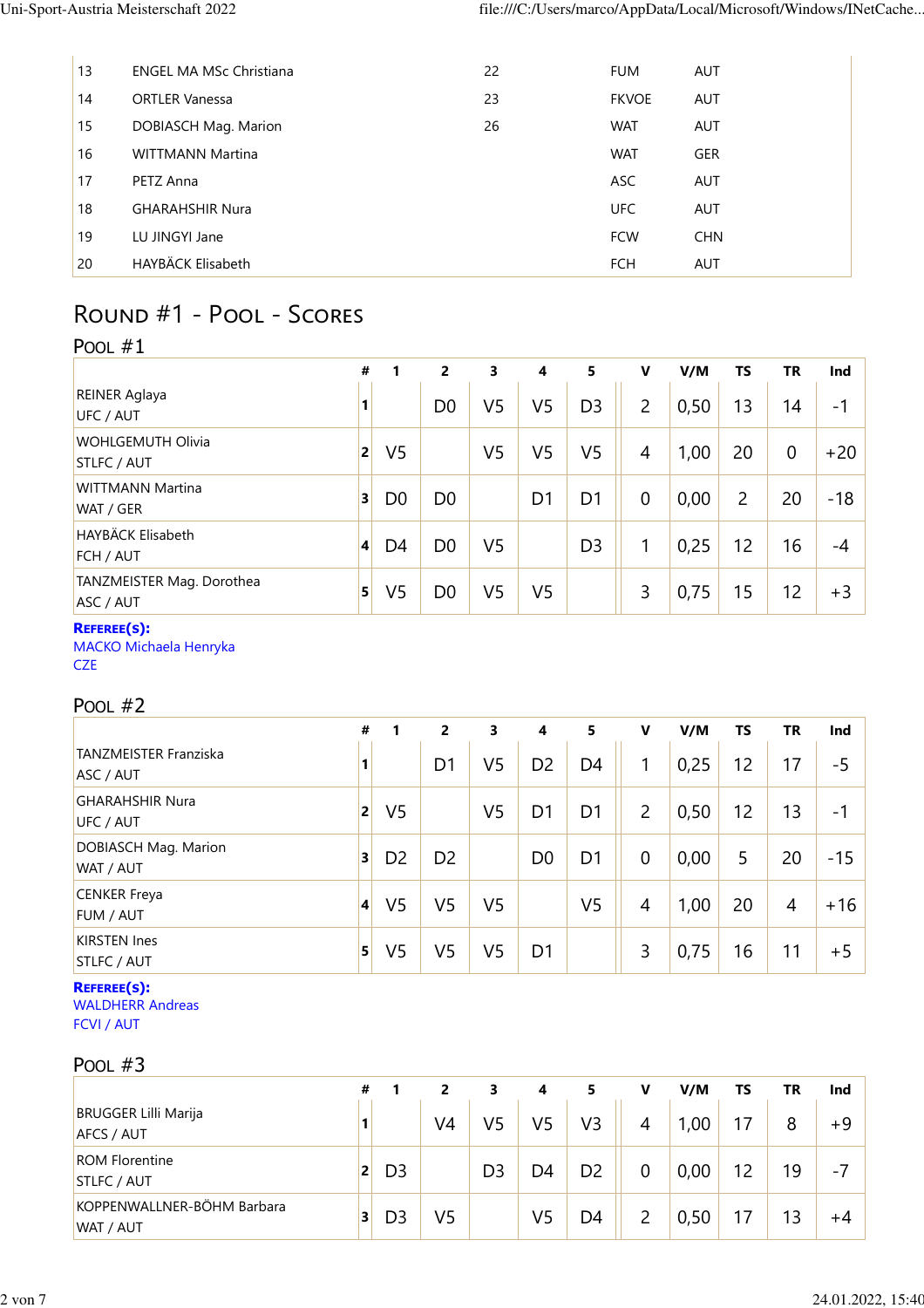| <b>PETZ Anna</b><br>ASC / AUT                      | 4 | $\sqrt{2}$ | r∩      |    | r o<br>◡▵ |   | $\cap$<br>◡,∟◡                     | 8  | 19             | - 1- 1<br>$\overline{\phantom{0}}$ |
|----------------------------------------------------|---|------------|---------|----|-----------|---|------------------------------------|----|----------------|------------------------------------|
| <b>ENGEL MA MSc Christiana</b><br><b>FUM / AUT</b> |   | $\sqrt{2}$ | いに<br>ٮ | V5 |           | ٮ | --<br>$\mathsf{v},\mathsf{r}$<br>ັ | 16 | $\overline{a}$ |                                    |

#### **REFEREE(S):**

MARINCHESKI Nikolaj WSC / AUT

### POOL #4

|                                             | # |                | 2              | 3              | 4              | 5              | ۷              | V/M  | ΤS             | ΤR | Ind   |
|---------------------------------------------|---|----------------|----------------|----------------|----------------|----------------|----------------|------|----------------|----|-------|
| LU JINGYI Jane<br>FCW / CHN                 |   |                | D <sub>1</sub> | D <sub>0</sub> | D <sub>1</sub> | D <sub>0</sub> | 0              | 0,00 | $\overline{2}$ | 20 | $-18$ |
| <b>KRÄNKL Maria</b><br>FUM / AUT            | 2 | V <sub>5</sub> |                | V5             | V <sub>5</sub> | V5             | 4              | 1,00 | 20             | 4  | $+16$ |
| <b>ORTLER Vanessa</b><br><b>FKVOE / AUT</b> | 3 | V <sub>5</sub> | D <sub>1</sub> |                | D <sub>4</sub> | D <sub>2</sub> | 1              | 0,25 | 12             | 15 | $-3$  |
| <b>MAYR</b> Teresa<br><b>SUW / AUT</b>      | 4 | V <sub>5</sub> | D <sub>0</sub> | V <sub>5</sub> |                | D <sub>0</sub> | $\overline{c}$ | 0,50 | 10             | 15 | $-5$  |
| <b>KUDLACEK Beatrice</b><br>FGS / AUT       | 5 | V <sub>5</sub> | D <sub>2</sub> | V5             | V5             |                | 3              | 0,75 | 17             | 7  | $+10$ |

**REFEREE(S):**

WENDT Benny UFC / AUT

## Round #2 - Pool - Round Seeding

|     | <b>Seed Name</b>               | <b>Class./Rank</b> | Club(s)      | Country    | $\mathbf v$    | V/M  | <b>TS</b> | <b>TR</b>      | Ind   | <b>Status</b> |
|-----|--------------------------------|--------------------|--------------|------------|----------------|------|-----------|----------------|-------|---------------|
| 1   | <b>WOHLGEMUTH Olivia</b>       | 1                  | <b>STLFC</b> | <b>AUT</b> | 4              | 1,00 | 20        | 0              | $+20$ | Advanced      |
| 2T  | <b>CENKER Freya</b>            | $\overline{c}$     | <b>FUM</b>   | <b>AUT</b> | 4              | 1,00 | 20        | 4              | $+16$ | Advanced      |
| 2T  | <b>KRÄNKL Maria</b>            | 5                  | <b>FUM</b>   | <b>AUT</b> | 4              | 1,00 | 20        | $\overline{4}$ | $+16$ | Advanced      |
| 4   | <b>BRUGGER Lilli Marija</b>    | 3                  | <b>AFCS</b>  | <b>AUT</b> | 4              | 1,00 | 17        | 8              | $+9$  | Advanced      |
| 5   | <b>KUDLACEK Beatrice</b>       | 4                  | FGS          | <b>AUT</b> | 3              | 0,75 | 17        | 7              | $+10$ | Advanced      |
| 6T  | <b>KIRSTEN Ines</b>            | 8                  | <b>STLFC</b> | <b>AUT</b> | 3              | 0,75 | 16        | 11             | $+5$  | Advanced      |
| 6T  | <b>ENGEL MA MSc Christiana</b> | 22                 | <b>FUM</b>   | <b>AUT</b> | 3              | 0,75 | 16        | 11             | $+5$  | Advanced      |
| 8   | TANZMEISTER Mag. Dorothea      | 13                 | ASC          | <b>AUT</b> | 3              | 0,75 | 15        | 12             | $+3$  | Advanced      |
| 9   | KOPPENWALLNER-BÖHM Barbara     | 6                  | <b>WAT</b>   | <b>AUT</b> | $\overline{2}$ | 0,50 | 17        | 13             | $+4$  | Advanced      |
| 10  | REINER Aglaya                  | 10                 | <b>UFC</b>   | <b>AUT</b> | 2              | 0,50 | 13        | 14             | $-1$  | Advanced      |
| 11  | <b>GHARAHSHIR Nura</b>         |                    | <b>UFC</b>   | <b>AUT</b> | 2              | 0,50 | 12        | 13             | $-1$  | Advanced      |
| 12  | <b>MAYR</b> Teresa             | 17                 | <b>SUW</b>   | AUT        | 2              | 0,50 | 10        | 15             | $-5$  | Advanced      |
| 13  | <b>ORTLER Vanessa</b>          | 23                 | <b>FKVOE</b> | <b>AUT</b> | 1              | 0,25 | 12        | 15             | $-3$  | Advanced      |
| 14  | <b>HAYBÄCK Elisabeth</b>       |                    | <b>FCH</b>   | <b>AUT</b> | 1              | 0,25 | 12        | 16             | $-4$  | Advanced      |
| 15  | TANZMEISTER Franziska          | 14                 | ASC          | <b>AUT</b> | 1              | 0,25 | 12        | 17             | $-5$  | Advanced      |
| 16  | PETZ Anna                      |                    | <b>ASC</b>   | <b>AUT</b> | 1              | 0,25 | 8         | 19             | $-11$ | Advanced      |
| 17  | <b>ROM Florentine</b>          | 9                  | <b>STLFC</b> | <b>AUT</b> | 0              | 0,00 | 12        | 19             | $-7$  | Advanced      |
| 18  | DOBIASCH Mag. Marion           | 26                 | <b>WAT</b>   | <b>AUT</b> | 0              | 0,00 | 5         | 20             | $-15$ | Advanced      |
| 19T | <b>WITTMANN Martina</b>        |                    | <b>WAT</b>   | <b>GER</b> | 0              | 0,00 | 2         | 20             | $-18$ | Advanced      |
| 19T | LU JINGYI Jane                 |                    | <b>FCW</b>   | <b>CHN</b> | 0              | 0,00 | 2         | 20             | $-18$ | Advanced      |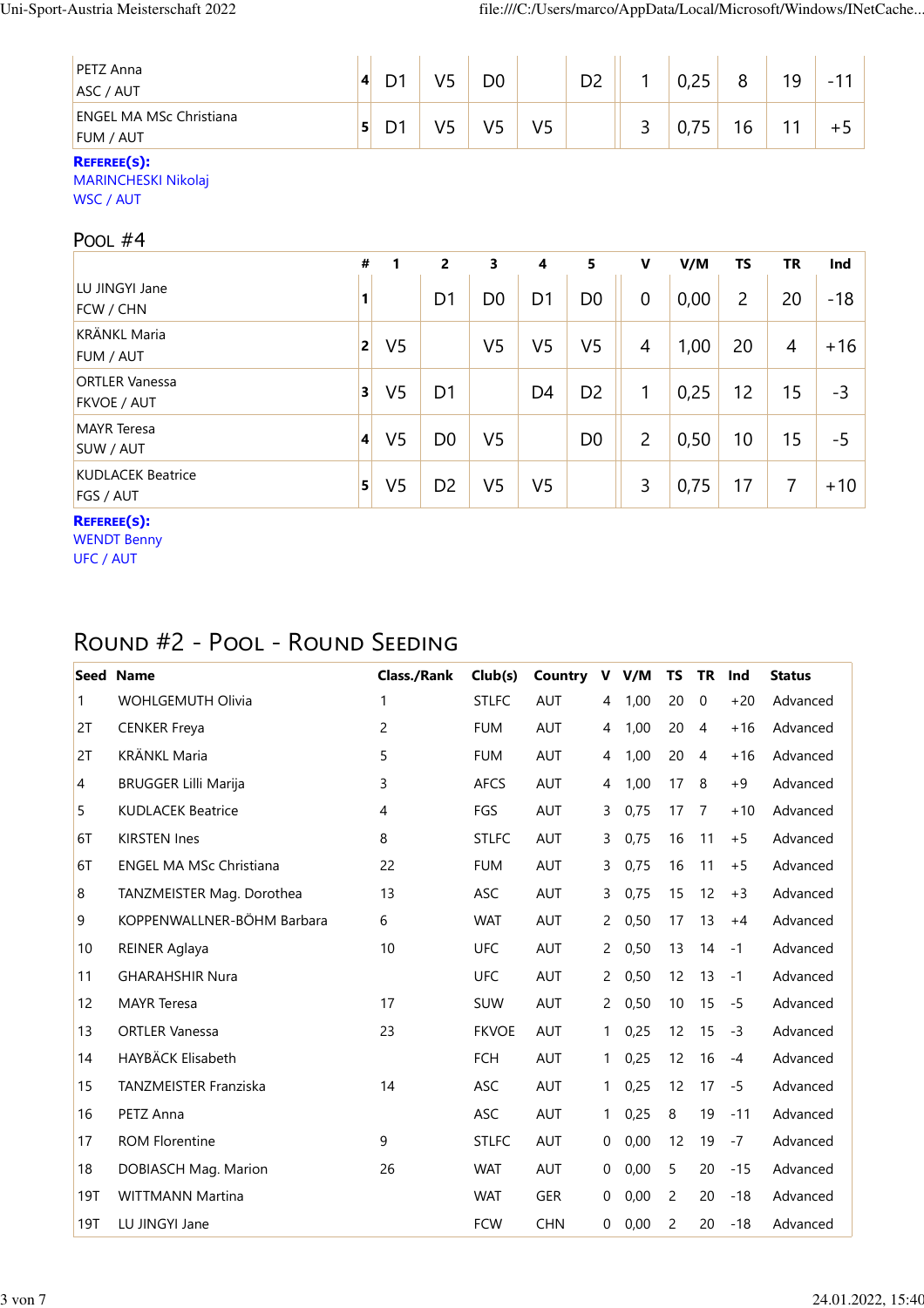### Round #2 - Pool - Scores

#### POOL #1

|                                                | # |                | 2  | 3              | 4              | 5              | v              | V/M  | TS | TR | Ind   |
|------------------------------------------------|---|----------------|----|----------------|----------------|----------------|----------------|------|----|----|-------|
| PETZ Anna<br>ASC / AUT                         |   |                | D4 | D0             | D <sub>2</sub> | D <sub>1</sub> | $\mathbf 0$    | 0,00 | 7  | 20 | $-13$ |
| TANZMEISTER Mag. Dorothea<br>ASC / AUT         | 2 | V <sub>5</sub> |    | D <sub>0</sub> | D <sub>0</sub> | V <sub>5</sub> | $\overline{2}$ | 0,50 | 10 | 18 | -8    |
| <b>WOHLGEMUTH Olivia</b><br><b>STLFC / AUT</b> | 3 | V <sub>5</sub> | V5 |                | V <sub>5</sub> | V <sub>5</sub> | 4              | 1,00 | 20 | 3  | $+17$ |
| <b>ROM Florentine</b><br>STLFC / AUT           | 4 | V <sub>5</sub> | V5 | D <sub>2</sub> |                | D <sub>3</sub> | $\overline{2}$ | 0,50 | 15 | 12 | $+3$  |
| KOPPENWALLNER-BÖHM Barbara<br>WAT / AUT        | 5 | V <sub>5</sub> | D4 | D <sub>1</sub> | V5             |                | $\overline{2}$ | 0,50 | 15 | 14 | $+1$  |

#### **REFEREE(S):**

SOMOSKEOY Peter

FUM / HUN

### POOL #2

|                                                    | #         | 1              | $\overline{2}$ | 3              | 4              | 5              | $\mathbf v$ | V/M  | ΤS | TR             | Ind            |
|----------------------------------------------------|-----------|----------------|----------------|----------------|----------------|----------------|-------------|------|----|----------------|----------------|
| <b>ENGEL MA MSc Christiana</b><br><b>FUM / AUT</b> |           |                | D <sub>1</sub> | V <sub>5</sub> | D <sub>2</sub> | V5             | 2           | 0,50 | 13 | 13             | $\overline{0}$ |
| <b>CENKER Freya</b><br><b>FUM / AUT</b>            | 2         | V <sub>5</sub> |                | V <sub>5</sub> | V5             | V <sub>5</sub> | 4           | 1,00 | 20 | $\overline{7}$ | $+13$          |
| <b>REINER Aglaya</b><br><b>UFC / AUT</b>           | 3         | D4             | D <sub>3</sub> |                | D <sub>0</sub> | V <sub>5</sub> | 1           | 0,25 | 12 | 17             | $-5$           |
| <b>TANZMEISTER Franziska</b><br>ASC / AUT          | $\vert$ 4 | V <sub>3</sub> | D <sub>3</sub> | V <sub>5</sub> |                | V <sub>5</sub> | 3           | 0,75 | 16 | 7              | $+9$           |
| <b>DOBIASCH Mag. Marion</b><br>WAT / AUT           | 5         | D <sub>1</sub> | D <sub>0</sub> | D <sub>2</sub> | D <sub>0</sub> |                | $\mathbf 0$ | 0,00 | 3  | 20             | $-17$          |

#### **REFEREE(S):**

MACKO Michaela Henryka **CZE** 

#### POOL #3

|                                                               | #        | 1              | 2              | 3              | 4              | 5.             | V              | V/M  | TS | TR | Ind         |
|---------------------------------------------------------------|----------|----------------|----------------|----------------|----------------|----------------|----------------|------|----|----|-------------|
| <b>WITTMANN Martina</b><br>WAT / GER                          | 1        |                | D <sub>0</sub> | V <sub>5</sub> | D <sub>0</sub> | D <sub>0</sub> | 1              | 0,25 | 5  | 17 | $-12$       |
| <b>KIRSTEN Ines</b><br><b>STLFC / AUT</b>                     | <b>2</b> | V <sub>5</sub> |                | D <sub>4</sub> | D <sub>0</sub> | V <sub>5</sub> | $\overline{2}$ | 0,50 | 14 | 13 | $+1$        |
| <b>GHARAHSHIR Nura</b><br>UFC / AUT                           | 3        | D <sub>2</sub> | V <sub>5</sub> |                | D <sub>2</sub> | D <sub>4</sub> | 1              | 0,25 | 13 | 19 | -6          |
| <b>KRÄNKL Maria</b><br>FUM / AUT                              | 4        | V <sub>5</sub> | V <sub>5</sub> | V <sub>5</sub> |                | V <sub>5</sub> | 4              | 1,00 | 20 | 3  | $+17$       |
| <b>HAYBÄCK Elisabeth</b><br><b>FCH / AUT</b>                  | 5        | V <sub>5</sub> | D <sub>3</sub> | V <sub>5</sub> | D <sub>1</sub> |                | $\overline{2}$ | 0,50 | 14 | 14 | $\mathbf 0$ |
| <b>REFEREE(S):</b><br><b>MARINCHESKI Nikolaj</b><br>WSC / AUT |          |                |                |                |                |                |                |      |    |    |             |
| POOL $#4$                                                     |          |                |                |                |                |                |                |      |    |    |             |

**# 1 2 3 4 5 V V/M TS TR Ind**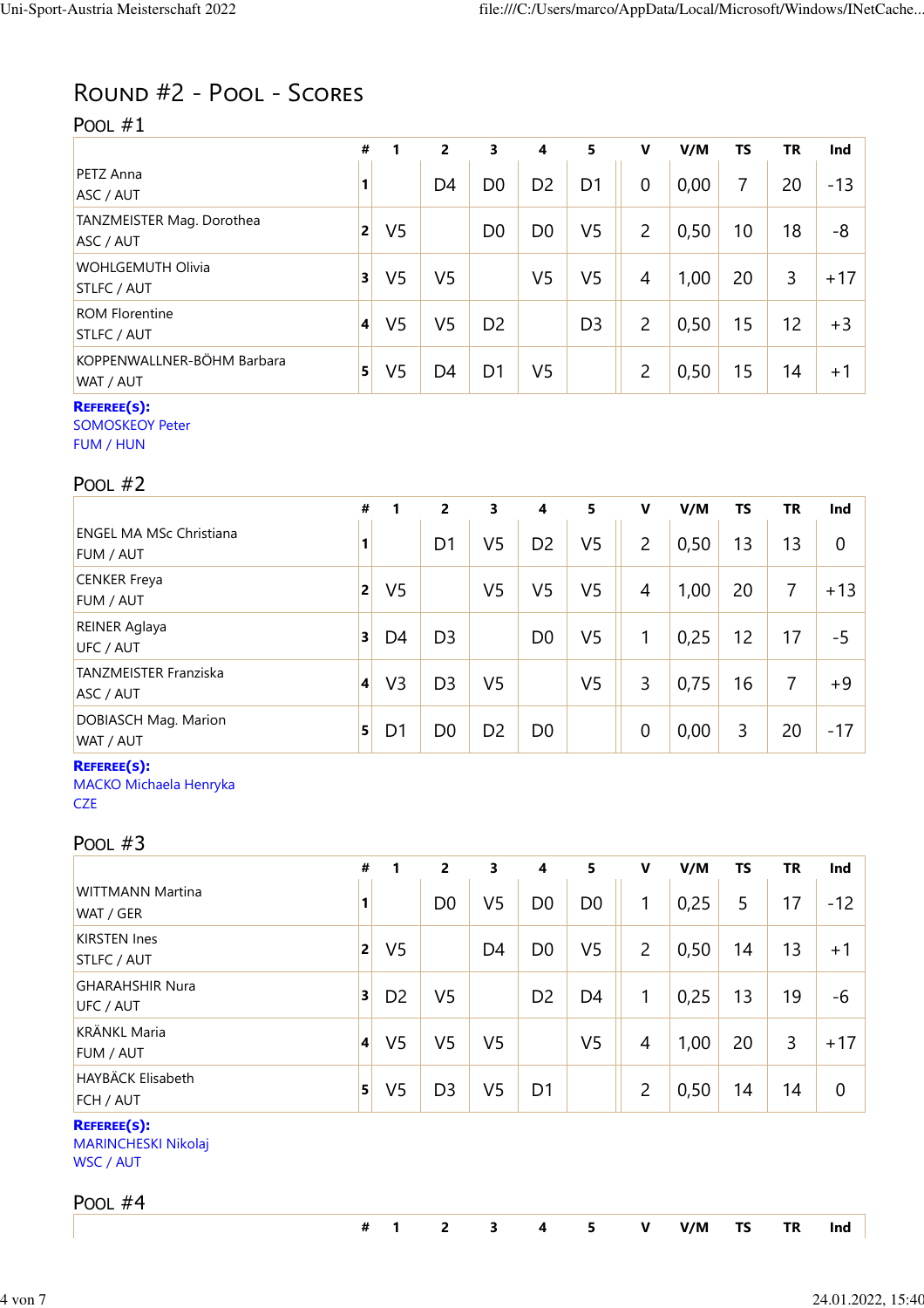| <b>BRUGGER Lilli Marija</b><br>AFCS / AUT |                |                | V <sub>5</sub> | V <sub>5</sub> | V5             | V3             | 4 | 1,00 | 18 | 3  | $+15$ |
|-------------------------------------------|----------------|----------------|----------------|----------------|----------------|----------------|---|------|----|----|-------|
| LU JINGYI Jane<br>FCW / CHN               | 2 <sup>1</sup> | D <sub>0</sub> |                | D <sub>2</sub> | D1             | D <sub>0</sub> | 0 | 0,00 | 3  | 20 | $-17$ |
| <b>MAYR</b> Teresa<br>SUW / AUT           | $\vert$ 3      | D <sub>1</sub> | V5             |                | V <sub>5</sub> | D <sub>0</sub> | 2 | 0,50 | 11 | 14 | -3    |
| <b>ORTLER Vanessa</b><br>FKVOE / AUT      | $\vert$ 4      | D <sub>1</sub> | V5             | D <sub>2</sub> |                | D <sub>2</sub> |   | 0,25 | 10 | 16 | -6    |
| <b>KUDLACEK Beatrice</b><br>FGS / AUT     | 5 <sup>1</sup> | D <sub>1</sub> | V5             | V5             | V5             |                | 3 | 0,75 | 16 | 5  | $+11$ |

#### **REFEREE(S):**

DOBIASCH MSC Martin WAT / AUT

## Round #3 - DE - Round Seeding

|                | <b>Seed Name</b>               | <b>Class./Rank</b> | Club(s)      | Country    | V                     | V/M  | TS | <b>TR</b>      | Ind   | <b>Status</b> |
|----------------|--------------------------------|--------------------|--------------|------------|-----------------------|------|----|----------------|-------|---------------|
| 1              | <b>WOHLGEMUTH Olivia</b>       | 1                  | <b>STLFC</b> | AUT        | 8                     | 1,00 | 40 | 3              | $+37$ | Advanced      |
| $\overline{c}$ | <b>KRÄNKL Maria</b>            | 5                  | <b>FUM</b>   | <b>AUT</b> | 8                     | 1,00 | 40 | $\overline{7}$ | $+33$ | Advanced      |
| 3              | <b>CENKER Freya</b>            | $\overline{c}$     | <b>FUM</b>   | AUT        | 8                     | 1,00 | 40 | 11             | $+29$ | Advanced      |
| 4              | <b>BRUGGER Lilli Marija</b>    | 3                  | <b>AFCS</b>  | AUT        | 8                     | 1,00 | 35 | 11             | $+24$ | Advanced      |
| 5              | <b>KUDLACEK Beatrice</b>       | 4                  | FGS          | AUT        | 6                     | 0,75 | 33 | 12             | $+21$ | Advanced      |
| 6              | <b>KIRSTEN Ines</b>            | 8                  | <b>STLFC</b> | AUT        | 5                     | 0,63 | 30 | 24             | $+6$  | Advanced      |
| 7              | <b>ENGEL MA MSc Christiana</b> | 22                 | <b>FUM</b>   | AUT        | 5                     | 0,63 | 29 | 24             | $+5$  | Advanced      |
| 8              | TANZMEISTER Mag. Dorothea      | 13                 | <b>ASC</b>   | AUT        | 5                     | 0,63 | 25 | 30             | $-5$  | Advanced      |
| 9              | KOPPENWALLNER-BÖHM Barbara     | 6                  | <b>WAT</b>   | AUT        | 4                     | 0,50 | 32 | 27             | $+5$  | Advanced      |
| 10             | <b>TANZMEISTER Franziska</b>   | 14                 | <b>ASC</b>   | AUT        | 4                     | 0,50 | 28 | 24             | $+4$  | Advanced      |
| 11             | <b>MAYR</b> Teresa             | 17                 | <b>SUW</b>   | <b>AUT</b> | 4                     | 0.50 | 21 | 29             | $-8$  | Advanced      |
| 12             | HAYBÄCK Elisabeth              |                    | <b>FCH</b>   | AUT        | 3                     | 0,38 | 26 | 30             | $-4$  | Advanced      |
| 13             | <b>REINER Aglaya</b>           | 10                 | <b>UFC</b>   | AUT        | 3                     | 0,38 | 25 | 31             | $-6$  | Advanced      |
| 14             | <b>GHARAHSHIR Nura</b>         |                    | <b>UFC</b>   | AUT        | 3                     | 0,38 | 25 | 32             | $-7$  | Advanced      |
| 15             | <b>ROM Florentine</b>          | 9                  | <b>STLFC</b> | AUT        | $\mathbf{2}^{\prime}$ | 0,25 | 27 | 31             | $-4$  | Advanced      |
| 16             | <b>ORTLER Vanessa</b>          | 23                 | <b>FKVOE</b> | <b>AUT</b> | $\mathbf{2}^{\prime}$ | 0,25 | 22 | 31             | $-9$  | Advanced      |
| 17             | PETZ Anna                      |                    | <b>ASC</b>   | <b>AUT</b> | 1.                    | 0,13 | 15 | 39             | $-24$ | Eliminated    |
| 18             | <b>WITTMANN Martina</b>        |                    | <b>WAT</b>   | <b>GER</b> | 1.                    | 0,13 | 7  | 37             | $-30$ | Eliminated    |
| 19             | DOBIASCH Mag. Marion           | 26                 | <b>WAT</b>   | AUT        | 0                     | 0,00 | 8  | 40             | $-32$ | Eliminated    |
| 20             | LU JINGYI Jane                 |                    | <b>FCW</b>   | <b>CHN</b> | 0                     | 0,00 | 5  | 40             | $-35$ | Eliminated    |

## Round #3 - DE - Scores

| Table of 16           | Table of 8            | <b>Semi-Finals</b>    | <b>Finals</b> |  |
|-----------------------|-----------------------|-----------------------|---------------|--|
| (1) WOHLGEMUTH Olivia |                       |                       |               |  |
| <b>STLFC / AUT</b>    | (1) WOHLGEMUTH Olivia |                       |               |  |
|                       | 15 - 2                |                       |               |  |
|                       | Ref: MACKO Michaela   |                       |               |  |
| (16) ORTLER Vanessa   | Henryka (CZE)         |                       |               |  |
| <b>FKVOE / AUT</b>    |                       | (1) WOHLGEMUTH Olivia |               |  |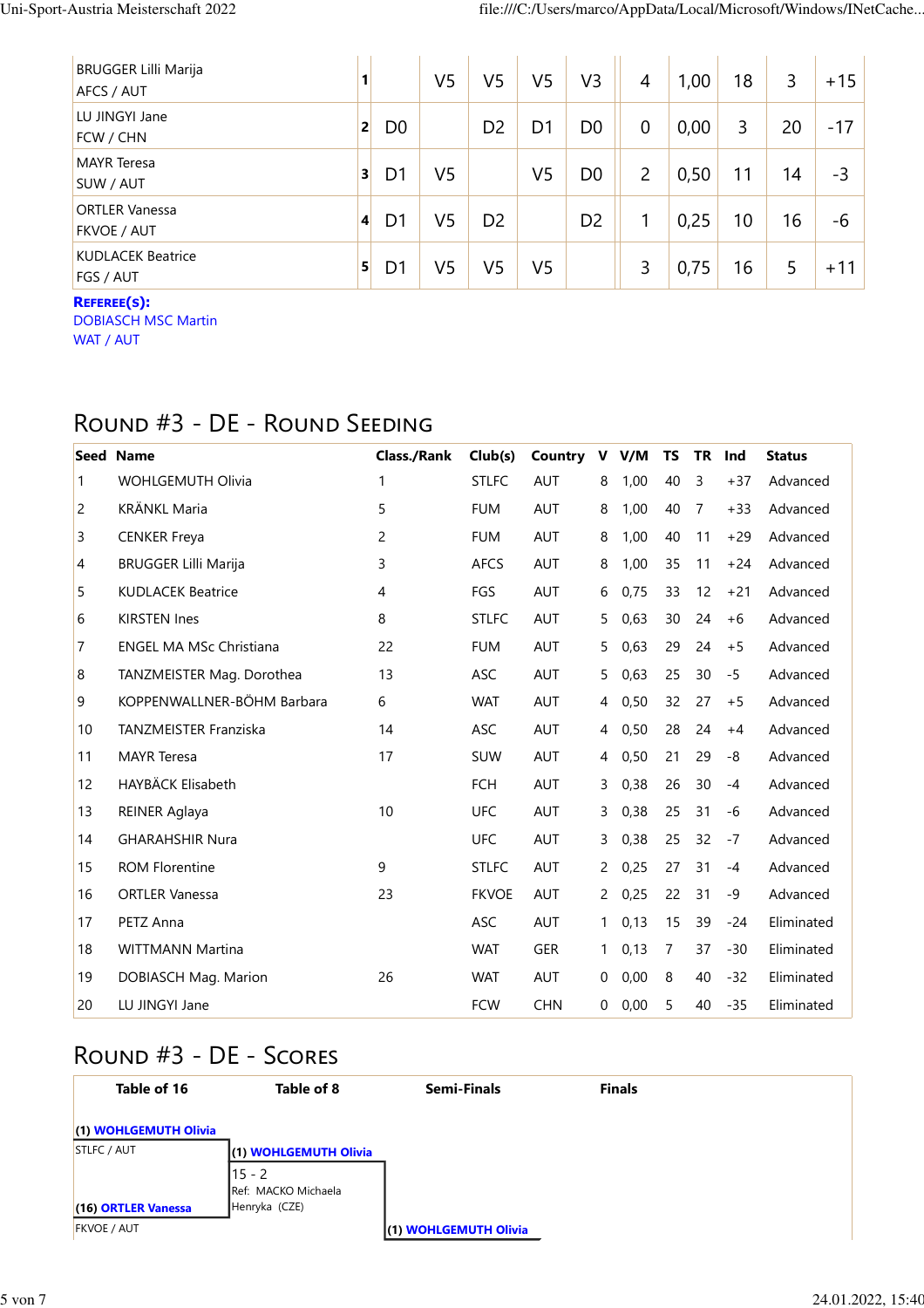| (9) KOPPENWALLNER-<br><b>BÖHM Barbara</b> |                                             | $15 - 1$<br>Ref: SOMOSKEOY Peter<br>(HUN) |                                  |                                    |
|-------------------------------------------|---------------------------------------------|-------------------------------------------|----------------------------------|------------------------------------|
| WAT / AUT                                 | (8) TANZMEISTER Mag.<br><b>Dorothea</b>     |                                           |                                  |                                    |
| (8) TANZMEISTER Mag.<br><b>Dorothea</b>   | $15 - 11$<br>Ref: WALDHERR Andreas<br>(AUT) |                                           |                                  |                                    |
| ASC / AUT                                 |                                             |                                           | (1) WOHLGEMUTH Olivia            |                                    |
|                                           |                                             |                                           | $15 - 9$<br>Ref: SOMOSKEOY Peter |                                    |
| (5) KUDLACEK Beatrice                     |                                             |                                           | (HUN)                            |                                    |
| FGS / AUT                                 | (5) KUDLACEK Beatrice                       |                                           |                                  |                                    |
|                                           | $15 - 8$<br>Ref: SOMOSKEOY Peter            |                                           |                                  |                                    |
| (12) HAYBÄCK Elisabeth                    | (HUN)                                       |                                           |                                  |                                    |
| FCH / AUT                                 |                                             | (4) BRUGGER Lilli Marija                  |                                  |                                    |
|                                           |                                             | $15 - 6$<br>Ref: SOMOSKEOY Peter          |                                  |                                    |
| (13) REINER Aglaya<br>UFC / AUT           |                                             | (HUN)                                     |                                  |                                    |
|                                           | (4) BRUGGER Lilli Marija<br>$15 - 9$        |                                           |                                  |                                    |
|                                           | Ref: TANZMEISTER Dipl.-Ing.                 |                                           |                                  |                                    |
| (4) BRUGGER Lilli Marija                  | Thomas (AUT)                                |                                           |                                  |                                    |
| AFCS / AUT                                |                                             |                                           |                                  | (1) WOHLGEMUTH Olivia              |
|                                           |                                             |                                           |                                  | $15 - 11$<br>Ref: WALDHERR Andreas |
| (3) CENKER Freya                          |                                             |                                           |                                  | (AUT)                              |
| FUM / AUT                                 | (3) CENKER Freya                            |                                           |                                  |                                    |
|                                           | $15 - 4$<br>Ref: DOBIASCH MSC Martin        |                                           |                                  |                                    |
| (14) GHARAHSHIR Nura                      | (AUT)                                       |                                           |                                  |                                    |
| UFC / AUT                                 |                                             | (3) CENKER Freya<br>$15 - 3$              |                                  |                                    |
|                                           |                                             | Ref: WALDHERR Andreas                     |                                  |                                    |
| (11) MAYR Teresa                          |                                             | (AUT)                                     |                                  |                                    |
| SUW / AUT                                 | (6) KIRSTEN Ines                            |                                           |                                  |                                    |
|                                           | $15 - 5$<br>Ref: MARINCHESKI Nikolaj        |                                           |                                  |                                    |
| (6) KIRSTEN Ines                          | (AUT)                                       |                                           |                                  |                                    |
| STLFC / AUT                               |                                             |                                           | (2) CENKER Freya                 |                                    |
|                                           |                                             |                                           | $15 - 2$                         |                                    |
| (7) ENGEL MA MSc<br><b>Christiana</b>     |                                             |                                           | Ref: WALDHERR Andreas<br>(AUT)   |                                    |
| FUM / AUT                                 | (7) ENGEL MA MSc<br><b>Christiana</b>       |                                           |                                  |                                    |
|                                           | $10 - 9$                                    |                                           |                                  |                                    |
| (10) TANZMEISTER<br><b>Franziska</b>      | Ref: DOBIASCH MSC Martin<br>(AUT)           |                                           |                                  |                                    |
| ASC / AUT                                 |                                             | (2) ROM Florentine                        |                                  |                                    |
|                                           |                                             | $15 - 9$                                  |                                  |                                    |
| (15) ROM Florentine                       |                                             | Ref: MARINCHESKI Nikolaj<br>(AUT)         |                                  |                                    |
| STLFC / AUT                               | (2) ROM Florentine                          |                                           |                                  |                                    |
|                                           | $15 - 14$                                   |                                           |                                  |                                    |
|                                           | Ref: WALDHERR Andreas                       |                                           |                                  |                                    |
| (2) KRÄNKL Maria                          | (AUT)                                       |                                           |                                  |                                    |
| FUM / AUT                                 |                                             |                                           |                                  |                                    |

**Fence-off for Third**